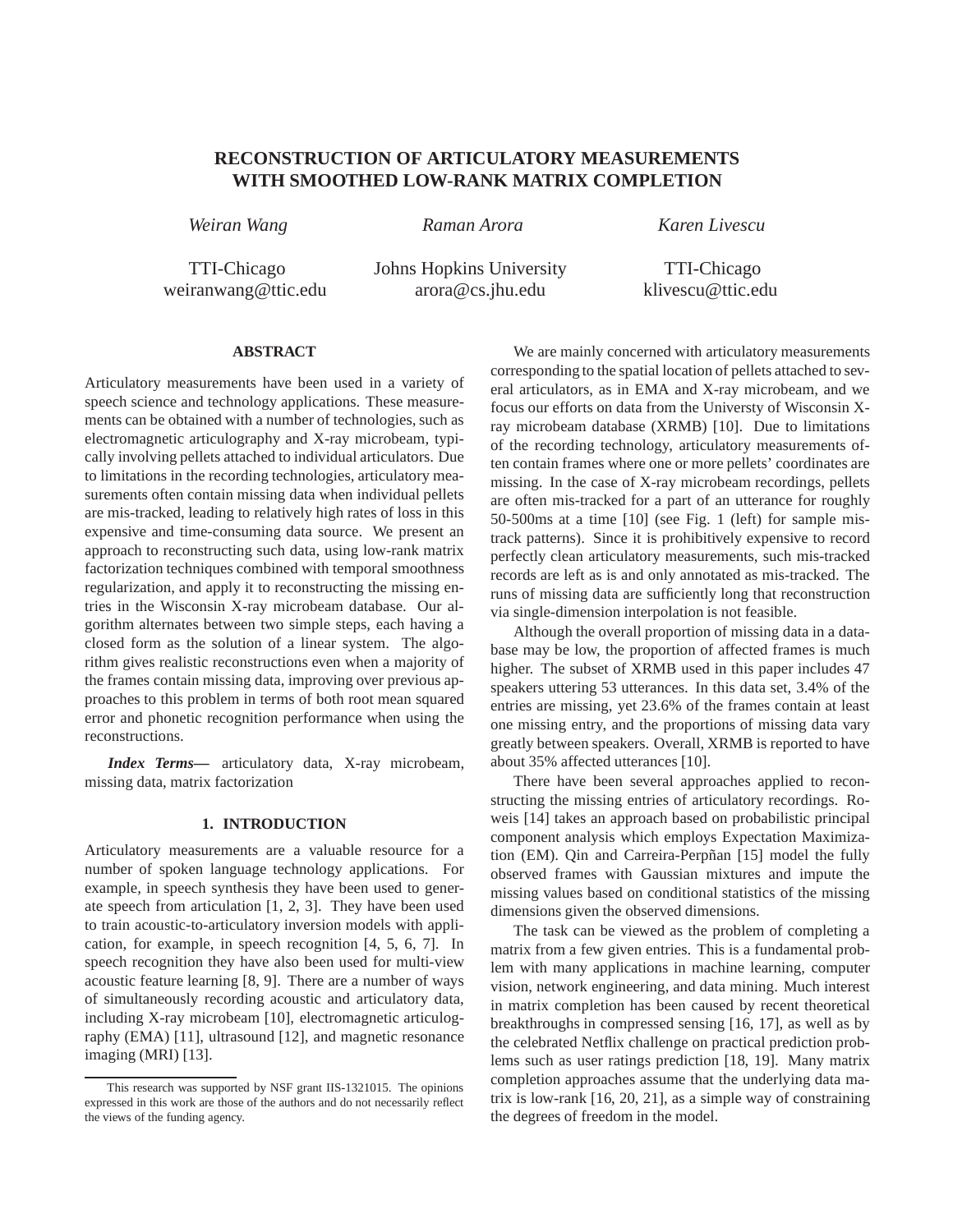The typical pattern of missing articulatory data is quite different from that in other domains such as user ratings in recommender systems, which have a very high missing data proportion. More importantly, articulatory measurements have a sequential structure: We know the time ordering of the recordings, and that the trajectories of articulators should vary smoothly over time due to physical constraints. Therefore, it is natural to combine matrix completion techniques with temporal smoothness constraints for reconstructing missing articulatory data. In the following, we present one such approach and reconstruct all missing measurements simultaneously for each speaker (without adaptation), making use of both fully observed and partially observed frames. In the remainder of the paper, we introduce our approach and give an optimization procedure, discuss closely related approaches, and demonstrate our approach in terms of reconstruction error and speech recognition using reconstructed measurements.

# **2. SMOOTHED LOW-RANK MATRIX COMPLETION**

In the following, we denote by  $\mathbf{X} = [\mathbf{x}_1, \dots, \mathbf{x}_N] \in \mathbb{R}^{D \times N}$ the articulatory measurements over  $N$  successive frames, where each column of the matrix corresponds to the  $D = 16$ dimensional articulatory measurements in a time frame. In our case there are 100 frames per second (downsampled from the original XRMB frame rate). Let  $M \in \mathbb{R}^{D \times N}$  be a binary matrix with  $M_{ij} = 1$  if  $X_{ij}$  is observed and 0 otherwise, for  $i = 1, \ldots, D, j = 1, \ldots, N.$ 

We denote by ⊙ the element-wise multiplication between two matrices, and by ⊗ the Kronecker ("outer") product. We use  $\mathbf{M}^i$  ( $\mathbf{M}_j$ ) to indicate the *i*-th row (*j*-th column) of the matrix  $M$ , diag  $(v)$  the diagonal matrix with elements of vector v on the diagonal, and  $\text{vec}(V)$  the vector obtained by concatenating the columns of matrix V.

## **2.1. Objective function**

In low-rank matrix completion, we approximate the underlying data matrix  $X$  as the multiplication of two matrices,  $\mathbf{X} \approx \mathbf{U} \mathbf{V}^{\top}$ , where  $\mathbf{U} \in \mathbb{R}^{D \times k}$ ,  $\mathbf{V} \in \mathbb{R}^{N \times k}$ , and  $k <$  $\max\{D, N\}$  so that the approximation is low-rank. Equivalently, each frame is approximated as a linear combination of  $k$  basis vectors (columns of U). On the one hand, we would like the approximation to be as close to the observed entries as possible, i.e.,  $|\mathbf{X}_{ij} - (\mathbf{U}\mathbf{V}^{\top})_{ij}|$  should be small if  $\mathbf{X}_{ij}$  is not missing. On the other hand, we want the trajectory to be smooth over time, i.e., the difference between successive frames  $\|\mathbf{x}_{i+1} - \mathbf{x}_i\|$  should be small. This suggests a smoothness penalty  $\sum_{j=1}^{N-1} \left\| \mathbf{x}_{j+1} - \mathbf{x}_j \right\|^2 = \text{tr} \left( \mathbf{X L X}^\top \right)$  with

$$
\mathbf{L} = \left( \begin{array}{cccc} 1 & -1 & 0 & \cdots & 0 \\ -1 & 2 & -1 & \cdots & 0 \\ 0 & -1 & 2 & \cdots & 0 \\ \vdots & \vdots & \ddots & \ddots & \vdots \\ 0 & 0 & \cdots & -1 & 1 \end{array} \right) \tag{1}
$$

But since  $X$  is not fully observed, we shall instead impose the smoothness penalty on the low-rank approximation. Combining the two intuitions gives the following objective function:

$$
\begin{aligned}\n\min_{\mathbf{U}, \mathbf{V}} \quad & \left\| \mathbf{M} \odot (\mathbf{X} - \mathbf{U} \mathbf{V}^\top) \right\|_F^2 + \lambda (\|\mathbf{U}\|_F^2 + \|\mathbf{V}\|_F^2) \\
&\quad + \gamma \operatorname{tr} (\mathbf{U} \mathbf{V}^\top \mathbf{L} \mathbf{V} \mathbf{U}^\top), \quad (2)\n\end{aligned}
$$

where  $\left\| \cdot \right\|_F$  is the Frobenius norm and  $\lambda, \gamma > 0$  are tradeoff parameters for the L2 and smoothness penalties respectively. The L2 term functions like a Gaussian prior on U and V, and also helps avoid numerical instability as described in Section 2.2. Once the factors  $(U, V)$  are obtained by solving  $(2)$ , the missing entries of **X** are filled with the corresponding entries of  $UV^{\top}$ .

Without the smoothness penalty (i.e.,  $\gamma = 0$ ), the above objective reduces to one that is widely used in the matrix completion and collaborative filtering literature and leads to the alternating least squares (ALS) minimization algorithm [18]. This approach has been very successful for recommender systems, where it is widely believed that there are only a few latent factors that contribute to the user ratings.

#### **2.2. Optimization**

The objective function is convex and quadratic in  $U$  if  $V$  is fixed and vice versa. This naturally leads to alternating optimization on the two sets of variables. Compared to [18], the added smoothness penalty term complicates the optimization, but we still have a closed-form solution for each step.

U**-step** For fixed V, we compute the gradient of the objective (2) with respect to U and set it to zero to obtain the following linear system:

$$
(\mathbf{M} \odot (\mathbf{U}\mathbf{V}^\top - \mathbf{X}))\mathbf{V} + \lambda \mathbf{U} + \gamma \mathbf{U}(\mathbf{V}^\top \mathbf{L} \mathbf{V}) = \mathbf{0}.
$$

We can further decompose the linear system into a  $k \times k$  system for each row i of U:

$$
\mathbf{U}^i \mathbf{V}^\top \text{diag}(\mathbf{M}^i) \mathbf{V} + \lambda \mathbf{U}^i + \gamma \mathbf{U}^i(\mathbf{V}^\top \mathbf{L} \mathbf{V}) = \mathbf{X} \text{diag}(\mathbf{M}^i) \mathbf{V},
$$

so that each row of U can be solved in closed form as

$$
\mathbf{U}^{i} = \mathbf{X} \operatorname{diag} (\mathbf{M}^{i}) \mathbf{V} (\mathbf{V}^{\top} \operatorname{diag} (\mathbf{M}^{i}) \mathbf{V} + \lambda \mathbf{I} + \gamma \mathbf{V}^{\top} \mathbf{L} \mathbf{V})^{-1}.
$$

V**-step** For fixed U, we compute the gradient of the objective  $(2)$  with respect to V and set it to zero to obtain the following linear system:

$$
(\mathbf{M}^{\top} \odot (\mathbf{V} \mathbf{U}^{\top} - \mathbf{X}^{\top})) \mathbf{U} + \lambda \mathbf{V} + \gamma \mathbf{L} \mathbf{V} \mathbf{U}^{\top} \mathbf{U} = \mathbf{0}.
$$
 (3)

Without the smoothness penalty term, V can be obtained similarly to U by solving a  $k \times k$  system for each row separately. However, the smoothness regularization couples rows of V together, i.e., for each row  $j$ , the above system reduces to

$$
\mathbf{V}^{j} \mathbf{U}^{\top} \operatorname{diag} (\mathbf{M}_{j}) \mathbf{U} + \lambda \mathbf{V}^{i} + \gamma \mathbf{L}^{j} \mathbf{V} (\mathbf{U}^{\top} \mathbf{U})
$$
  
=  $(\mathbf{X}_{j})^{\top} \operatorname{diag} (\mathbf{M}_{j}) \mathbf{U},$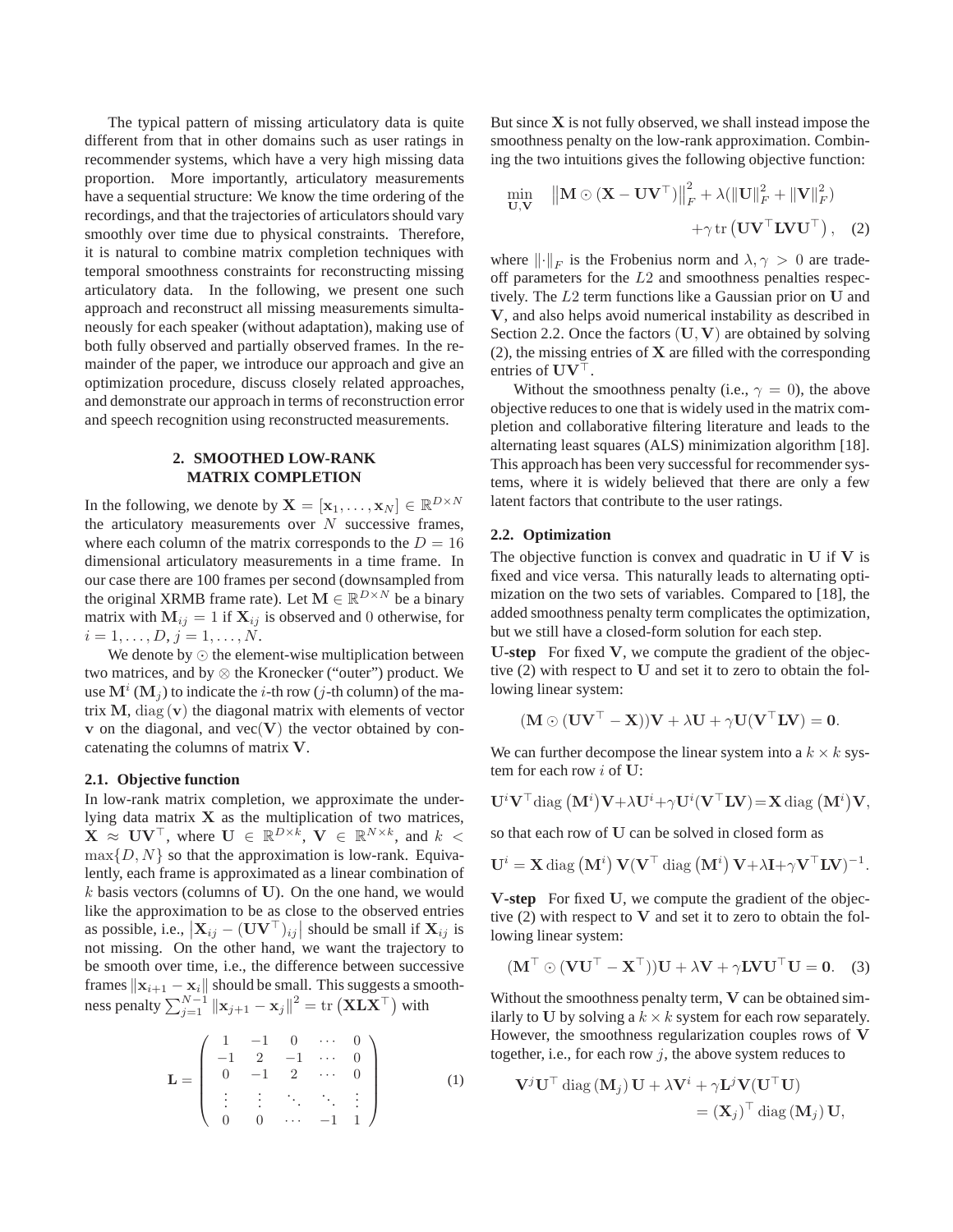where the last term on the left contains all rows of V. Notice that (3) is essentially a Sylvester equation for which iterative solvers exist [22]. Alternatively, we could rewrite it as

$$
(\mathbf{K} + \lambda \mathbf{I} + \gamma \mathbf{L} \otimes (\mathbf{U}^{\top} \mathbf{U})) \cdot \text{vec}(\mathbf{V}^{\top}) = \text{vec}(\mathbf{U}^{\top} (\mathbf{M} \odot \mathbf{X})),
$$

where

$$
\mathbf{K} = \left[ \begin{array}{cccc} \mathbf{U}^{\top} \operatorname{diag}\left(\mathbf{M}_{1}\right) \mathbf{U} & & \\ & \ddots & \\ & & \mathbf{U}^{\top} \operatorname{diag}\left(\mathbf{M}_{N}\right) \mathbf{U} \end{array} \right].
$$

Therefore, V can still be obtained in closed form by solving the above  $NK \times NK$  sparse linear system thanks to the sparsity in L.

The U/V-step of the algorithm clearly finds the unique minimum given the other set of parameters and thus decreases the overall objective. All matrices to be inverted are positive semidefinite and in fact positive definite if  $\lambda > 0$ . Thus using a small positive  $\lambda$  improves numerical stability for each step. As initialization, we fill the missing entries with zeros and compute the truncated SVD to obtain U and V.

# **3. RELATED WORK**

Roweis described his algorithm for reconstructing missing data as a modified EM algorithm for PCA [14, page 49]. The algorithm can be viewed as alternating optimization of the following objective:

$$
\min_{\mathbf{X}, \mathbf{U}, \mathbf{V}} \left\| \mathbf{X} - \mathbf{U} \mathbf{V}^{\top} \right\|_{F}^{2} \tag{4}
$$

The algorithm consists of:

- generalized E-step: for fixed basis U, compute the latent representation V using partially observed dimensions for each frame, and fill in the missing entries of X with corresponding entries in  $UV^{\perp}$ .
- M-step: for fixed V, compute the basis of the principal subspace U by solving a linear system  $U =$  $\mathbf{X} \mathbf{V} (\mathbf{V}^\top \hat{\mathbf{V}})^{-1}$

Our approach is similar to this one when we do not use any regularization ( $\lambda = \gamma = 0$ ), but there are differences in the optimization parameters and error function: Our approach does not optimize over X while Roweis' does; and Roweis' algorithm requires filling in the missing entries in  $X$  at every M-step, whereas in our approach we only fill them in once at the end. However, the two approaches ultimately aim to minimize the same approximation error only at observed entries during training, and both fill in the missing entries with corresponding entries of UV⊤. In our experience, our optimization empirically converges much faster, presumably because we take into account missing entries in both steps. Finally, we find the regularization in our approach to be important for



**Fig. 1**. XRMB data characteristics. Left: missing data patterns for 6 utterances (white/black pixels denote observed/missing entries); rows correspond to the 16 articulatory dimensions and columns correspond to time. Right: percentage of total variance contained in the first k principal components for several speakers' articulatory measurements.

better reconstruction, whereas Roweis' approach does not include regularization.

In Qin and Carreira-Perpiñán's approach [15], each frame of articulatory data (16 dimensions) is modeled with a Gaussian mixture model (GMM), and the missing entries are reconstructed as the mean of the conditional distribution of missing entries given the observed entries (which is again a Gaussian mixture). The GMM parameters are learned on fully observed frames, so the potentially useful information in the large amount of partially observed frames is unused. The approach cannot succeed when few fully observed frames are available, and this is the case for several speakers in XRMB; for example, speaker JW29 has only 810 fully observed frames out of 51 608 frames in our data set, which is insufficient to learn an accurate Gaussian mixture model.

There are also several related matrix completion algorithms from the machine learning literature. For example, Candes and Tao [17] minimize the nuclear norm (sum of singular values) as a convex surrogate for rank. Jain *et al.* [21] directly solve for a matrix  $X$  that agrees on observed entries as much as possible, subject to the (nonconvex) constraint  $rank(X) \leq k$ . Keshavan *et al.* [20] proposed initializing the solution using SVD after trimming (zeroing out rows and columns with too few entries) the input matrix, followed by a greedy minimization of the residual error.

The most important distinction between our approach and the above related work is that we explicitly model the temporal smoothness in our time series data whereas the above approaches ignore sequential structure, and would produce identical results even if the frames were shuffled.

#### **4. EXPERIMENTAL RESULTS**

# **4.1. Data**

The XRMB database [10] consists of simultaneously recorded speech and articulatory measurements from 47 American English speakers (22 males, 25 females). Each speaker's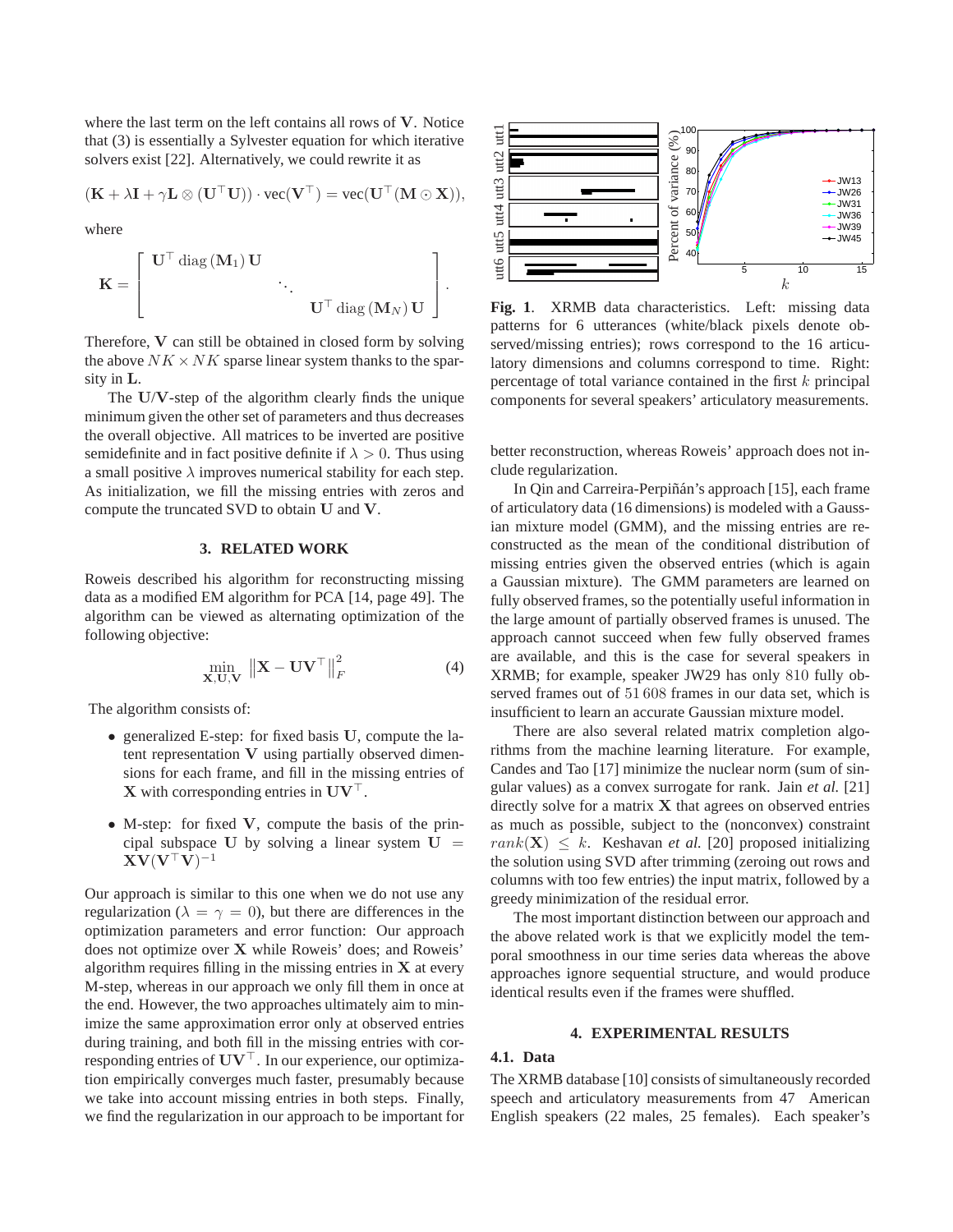|             | Speaker   # Frames | Missing<br>Frames (%) | Missing<br>Entries (%) |
|-------------|--------------------|-----------------------|------------------------|
| <b>JW11</b> | 54880              | 14.4                  | 1.9                    |
| JW15        | 56849              | 78.0                  | 10.7                   |
| JW29        | 51608              | 98.4                  | 13.9                   |
| <b>JW30</b> | 54809              | 20.6                  | 3.4                    |

**Table 1**. Missing data proportions for several speakers.

recordings comprise approximately 20 minutes of read speech including multi-sentence recordings, individual sentences, isolated word sequences, and number sequences, as well as non-speech oral motor tasks. We exclude utterances corresponding to isolated words and oral motor tasks, leaving up to 53 utterances per speaker. The utterance texts are identical for all of the speakers; this is important in our evaluation, as described below. The articulatory measurements are horizontal and vertical displacements of 8 pellets on the speaker's tongue, lips, and jaw. We downsample the articulatory data from an original rate of 145.6542 Hz to 100Hz to match the frame rate of our acoustic features (mel-frequency cepstral coefficients (MFCCs) computed every 10ms).

## **4.2. Validation of the low-rank assumption**

We first select 6 speakers with  $\langle 1 \rangle$  missing entries and < 5% missing frames, and plot the eigen-spectrum computed by PCA on fully observed frames for each speaker in Figure 1 (right). It is clear that the eigen-spectrum decays quickly such that the first few principal components contain most of the total variance.

#### **4.3. Reconstructing artificially blacked-out data**

We then design a mechanism for testing our algorithm and selecting hyperparameters (rank  $k$ , regularization parameters  $\lambda$  and  $\gamma$ ). We follow the previous work of [14] and [15] and create artificially blacked-out entries that are held out for training, and evaluate the reconstructions by computing the errors at these ground-truth entries. We try to mimic the natural missing data pattern in XRMB by copying the patterns from one speaker to another. For example, suppose speaker JW29's data contains missing entries; then we select a different speaker, JW13, whose articulatory measurements are mostly complete, and remove entries from JW13's data corresponding to the ones missing from JW29, after linearly warping the two speakers' data to the same length. After reconstructing the artificially missing data of JW13, we evaluate the results by computing the root mean squared error (RMSE, in millimeters) of the reconstructions at those entries that are artificially blacked-out for JW13. In the following, we transfer the missing data patterns of source speakers {JW11, JW15, JW29, JW30} to four target speakers {JW13, JW26, JW31, JW45}. Table 1 shows the proportions of missing data for the four source speakers. This problem setting is more challenging than that of [15], where several utterances from two

**Table 2**. Reconstruction errors (RMSE) obtained by different algorithms for artificially blacked-out data.

| Source      | Target | Ref   | GMM   | Ours<br>$(\lambda = 0.$<br>$\gamma=0$ | Ours<br>$(\lambda = 0)$ | Ours<br>$(\gamma = 0)$ | Ours |
|-------------|--------|-------|-------|---------------------------------------|-------------------------|------------------------|------|
| <b>JW11</b> | JW13   | 17.77 | 5.08  | 1.70                                  | 1.65                    | 1.52                   | 1.51 |
|             | JW26   | 18.44 | 2.37  | 1.71                                  | 1.68                    | 1.40                   | 1.40 |
|             | JW31   | 15.71 | 2.48  | 1.85                                  | 1.81                    | 1.59                   | 1.58 |
|             | JW45   | 19.78 | 1.47  | 1.43                                  | 1.38                    | 1.38                   | 1.37 |
| JW15        | JW13   | 27.70 | 7.66  | 2.00                                  | 1.89                    | 1.24                   | 1.24 |
|             | JW26   | 29.52 | 17.34 | 2.57                                  | 2.12                    | 1.29                   | 1.29 |
|             | JW31   | 25.71 | 7.12  | 2.60                                  | 1.90                    | 1.40                   | 1.39 |
|             | JW45   | 32.05 | 13.41 | 3.10                                  | 1.83                    | 1.37                   | 1.36 |
| JW29        | JW13   | 25.51 | 17.25 | 1.97                                  | 1.81                    | 1.84                   | 1.63 |
|             | JW26   | 23.13 | 13.21 | 2.10                                  | 1.99                    | 1.33                   | 1.32 |
|             | JW31   | 21.82 | 14.81 | 1.42                                  | 1.42                    | 1.38                   | 1.19 |
|             | JW45   | 24.95 | 13.67 | 1.88                                  | 1.38                    | 1.45                   | 1.20 |
| JW30        | JW13   | 21.65 | 2.59  | 6.51                                  | 1.69                    | 6.38                   | 1.69 |
|             | JW26   | 22.42 | 4.83  | 6.64                                  | 2.13                    | 6.51                   | 2.10 |
|             | JW31   | 19.72 | 7.14  | 5.87                                  | 1.85                    | 5.76                   | 1.83 |
|             | JW45   | 25.70 | 2.90  | 1.89                                  | 1.80                    | 1.36                   | 1.35 |

speakers with low missing data proportions were selected and one pellet (2 out of 16 dimensions) at a time was blacked out and reconstructed. In practice, the patterns of missing data are very different between the pellets and there is much more missing data for most speakers.

We reconstruct all utterances for each target speaker at once, so all utterances share the same basis U, while the smoothness penalty is only imposed within each utterance. We do not run our algorithm on each utterance separately as pellets are sometimes missing for entire utterances, so there is insufficient information to reconstruct these dimensions using a low-rank matrix factorization model. We select 50% of the blacked-out entries as a tuning set for hyper-parameter selection and the other 50% for testing. Hyper-parameter selection is done via grid search for rank k in {2, 4, 6, 8, 10, 12, 14, 16} and  $\lambda$ ,  $\gamma$  in  $\{0, 10^{-2}, 10^{-1}, 1, 10, 10^{2}\}\$  for our algorithm. For comparison, we have also implemented the Gaussian mixture model (GMM) of [15]. For the GMM algorithm we tune the number of Gaussian components  $M$  in  $\{1, 2, 4, 8, 16, 32, 64\}$  and train with EM.

The test set RMSEs obtained for different (source, target) pairs are shown in Table 2. Results are also provided for special cases of our algorithm: no regularization at all  $(\lambda = 0, \gamma = 0,$  roughly corresponding to Roweis' approach), no L2 regularization ( $\lambda = 0$ ), and no smoothness regularization ( $\gamma = 0$ ). As a reference, we show the RMSE obtained by filling all missing entries with zeros, denoted Ref (this is in fact the initialization for our algorithm).

From the results it is clear that regularization (L2 or smoothness) improves performance, and the two regulariza-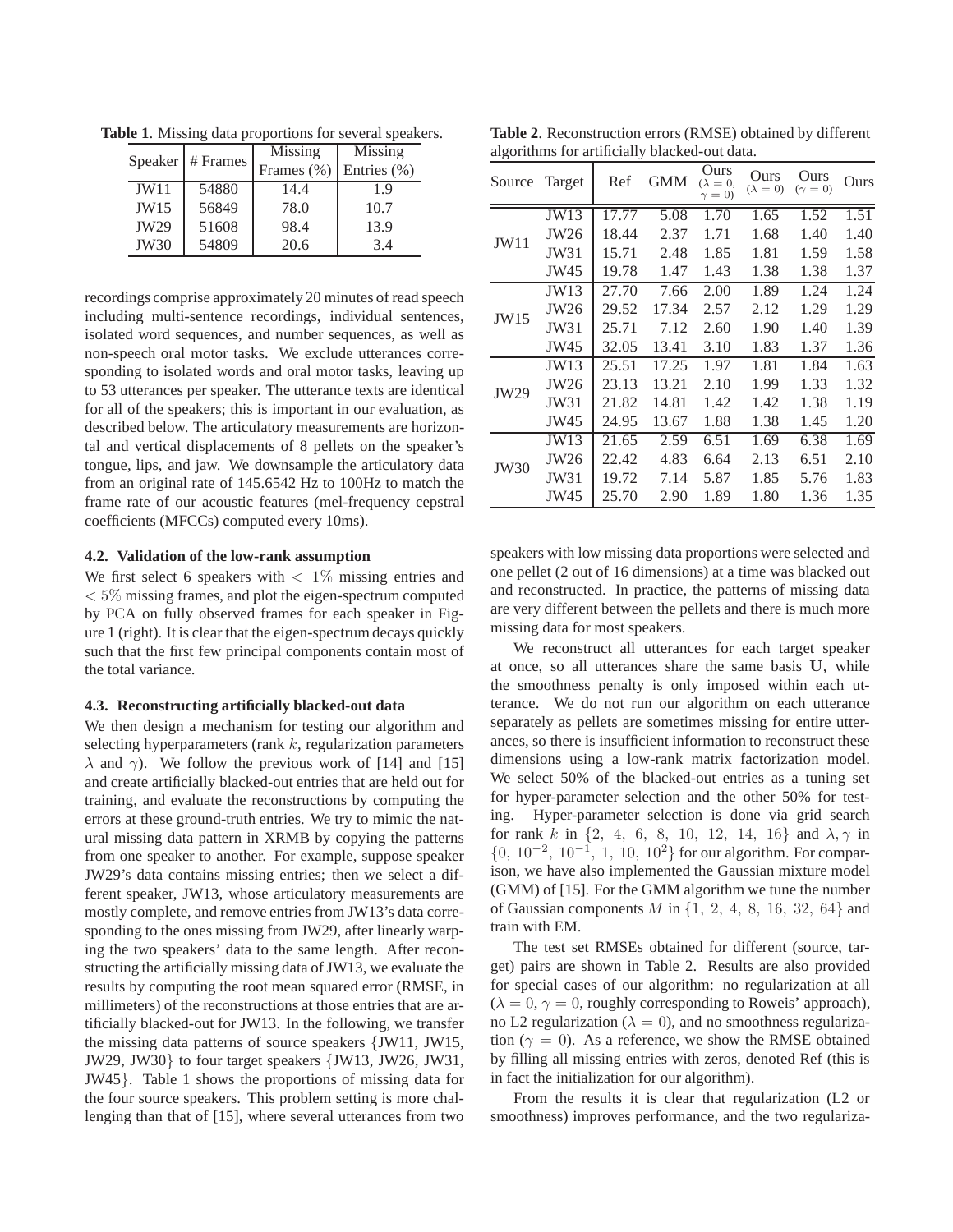

**Fig. 2**. Sample reconstructions of the horizontal (left) and vertical (right) coordinates of the mandibular and mid-tongue pellets. The GMM-based reconstructions are far beyond the range of the pellet locations and are not shown.

tions are complementary. When no regularization is used, the best reconstruction is obtained at a relatively low rank (4 or 6, as Roweis suggested). With regularization, even better reconstruction can be obtained by our algorithm at a higher rank. We also note that GMMs work well when the missing proportion is very low (e.g., when JW11 is the source speaker), in which case the optimal number of Gaussian components M is larger. But when most frames are missing, discarding those frames entirely loses too much information, and the GMM approach tends to select very small M and perform poorly.

Figure 2 shows sample reconstructions of the mandibular (MNm) and mid-tongue (T3) pellets for several utterances. In this case the reconstructions were obtained with the optimal hyperparameters (based on overall RMSE) when we reconstruct JW45's data based on the missing data patterns of JW29. In this experiment, only 1.6% of the total frames include the mandibular pellet, and the utterances shown in the figure have this pellet missing entirely; the algorithms must infer the missing entries from the few observations of this pellet and information from other pellets. In this very challenging condition, we are able to reconstruct well the rapidly os-

**Table 3**. Phonetic error rates (PER) of recognition using the baseline features and concatenations of the baseline features with reconstructed articulatory measurements.

| Method                          | PER (%) |  |  |  |
|---------------------------------|---------|--|--|--|
| Baseline (MFCCs only)           | 31.1    |  |  |  |
| <b>GMM</b>                      | 22.0    |  |  |  |
| Ours ( $\lambda = \gamma = 0$ ) | 20.4    |  |  |  |
| Ours                            | 20.0    |  |  |  |

cillating trajectories with low-rank matrix factorization, while the regularized version improves over the unregularized version. For the mid-tongue pellet, which is missing for only a short duration, the unregularized algorithm works better, indicating that the smoothness regularization selected globally for all pellets is somewhat too strong for this particular pellet. However, T3 is somewhat of an outlier: looking at all of the pellets individually, it is almost always the case that our algorithm with some non-zero regularization outperforms the unregularized version, and for some pellets the smoothing and/or L2 regularization makes a very large difference.

## **4.4. Phonetic recognition with reconstructed data**

Next, we consider what effect the differences in reconstruction performance may have on downstream tasks of interest. Many have found that appending articulatory measurements to acoustic features improves speech recognition performance (e.g., [4]), and we test our reconstructions on this task.

First, we select the optimal hyperparameters for each algorithm based on the average performance on all of the above (source, target) pairs and use them to reconstruct all of the data in our XRMB data set. There is a wide range of hyper-parameter combinations at which our algorithm performs similarly well, but we use  $(k = 6, \lambda = 1, \gamma = 1)$  for our algorithm with full regularization and  $k = 4$  for the unregularized ( $\lambda = \gamma = 0$ ) special case. Since the performance of the GMM approach varies a great deal depending on the missing data proportion, we set  $M$  for each speaker to match the source speaker from {JW11, JW15, JW29, JW30} with the closest missing data proportion.

We use disjoint sets of 14/9/9 speakers for recognizer training/tuning/testing. The recognizer is a basic 3-state leftto-right monophone HMM-based model, where each state has a GMM observation model with 32 components. The baseline acoustic features are 13 MFCCs appended with first and second derivatives. The articulatory measurements are concatenated over a 7-frame window around each frame, and their dimensionality is then reduced with PCA. Table 3 reports the phone error rates (PER) obtained on the test speakers when using only the baseline MFCCs and when appending with reconstructed articulatory measurements produced by different methods. As expected, appending the articulatory data always improves recognition performance over the baseline (up to 11% absolute and more than 33% relative). Our